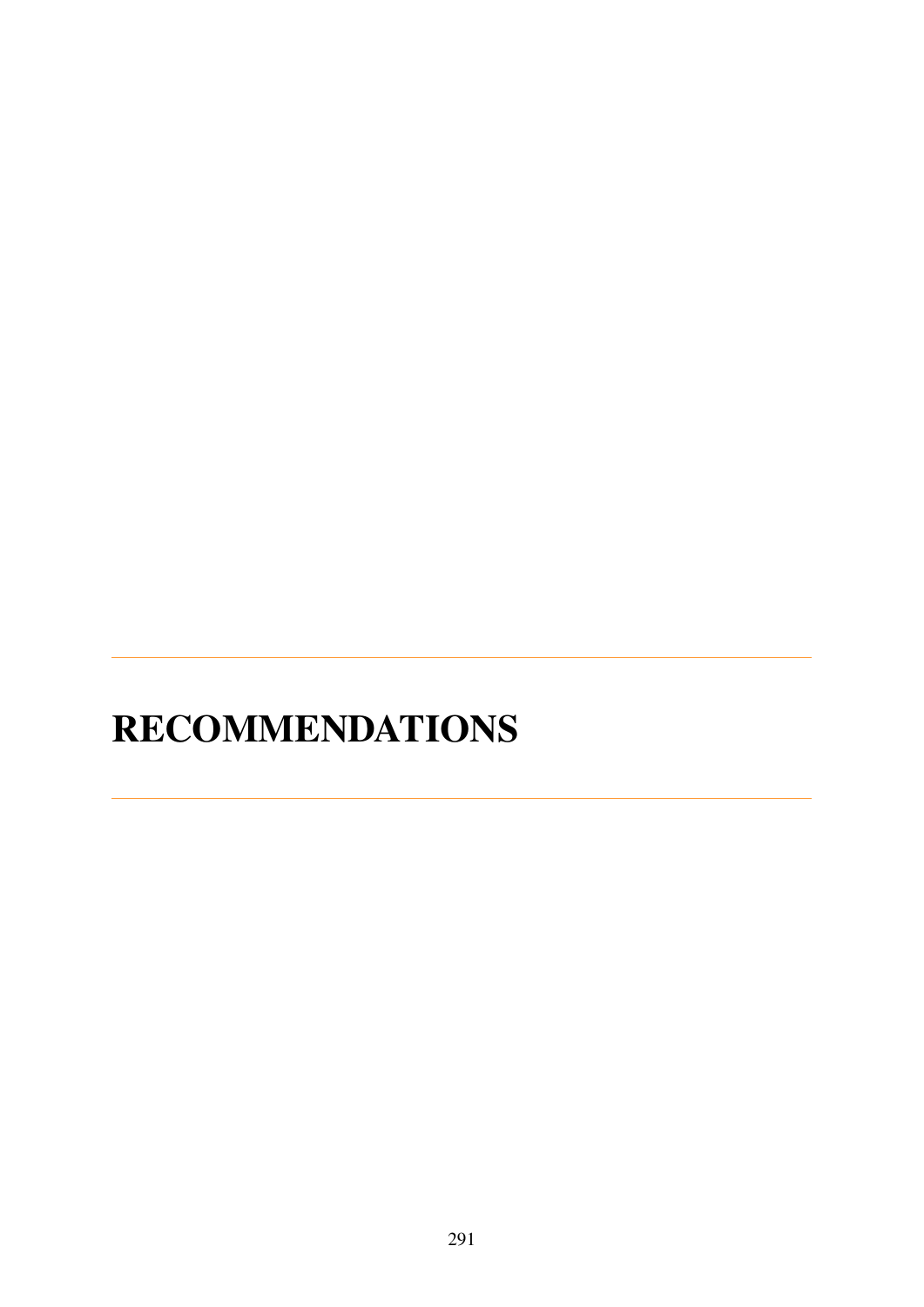In this research work, it is observed that the mangrove ecosystem is stressed in the two islands under study, the Henry's island and the Patibania island, which are located in the south-western Sundarban region. The factors causing the stress can be broadly divided in three groups: climatic factors, hydrological factors and anthropogenic factors. Below, the ways these factors affect the mangrove ecosystem and possible approaches to cope with them are described.

From temporal analysis of climate data, it is observed that there is a strong decreasing trend in rainfall and a strong positive trend in temperature in the south-western Sundarban. This means that temperature will be higher in the future and rainfall will be lower. Also, from regression analysis, it is found that mangrove density decreases when rainfall decreases or temperature increases. This implies that the ongoing climate change will have a significant negative effect on the mangroves.

The hydrological factors negatively affecting the mangrove ecosystems are two: erosion and tidal drainage loss. The causes of erosion in this estuarine system are tidal currents and storm surges. Erosion degrades the mangrove ecology by removing the soil substrate supporting the mangroves. The affected regions witness strong tidal and wave action, which include sea beaches, tidal flats, etc. On the other hand, tidal drainage loss affects the inner regions of the islands. There, due to high level of siltation, the channels of the creeks get blocked, and the amount of tidal water reaching those areas falls. The mangrove ecosystem there suffers from the resulting shortage of water and related evaporative deposition of salt on the soil surface.

Anthropogenic influence has caused significant degradation and shrinkage of the mangrove ecosystem in the islands. Particularly, the ecosystem in the Henry's island is significantly affected by human activities. The Henry's island is relatively older than the Patibania island, and once had more extensive mangrove forests. However, aquacultural activities were set up in this island in the 80's, and those were expanded in the subsequent decades. The aquacultural facilities have replaced the mangrove forest that once stood in the central part of the island. The increasing demand of lodging space from tourists visiting the Henry's island have caused several multi-storied hotels to come up, which have also replaced the mangroves that were there once, and degrade and pollute the environment in other ways. The water requirement for all these activities is almost exclusively met from groundwater extraction, and it is observed that the rate of extraction of groundwater cannot be matched by natural replenishment, causing steep fall in the groundwater depth. The Patibania island is relatively less affected by human activity being a reserve forest. But it still is affected by illegal grazing by cattle coming from the villages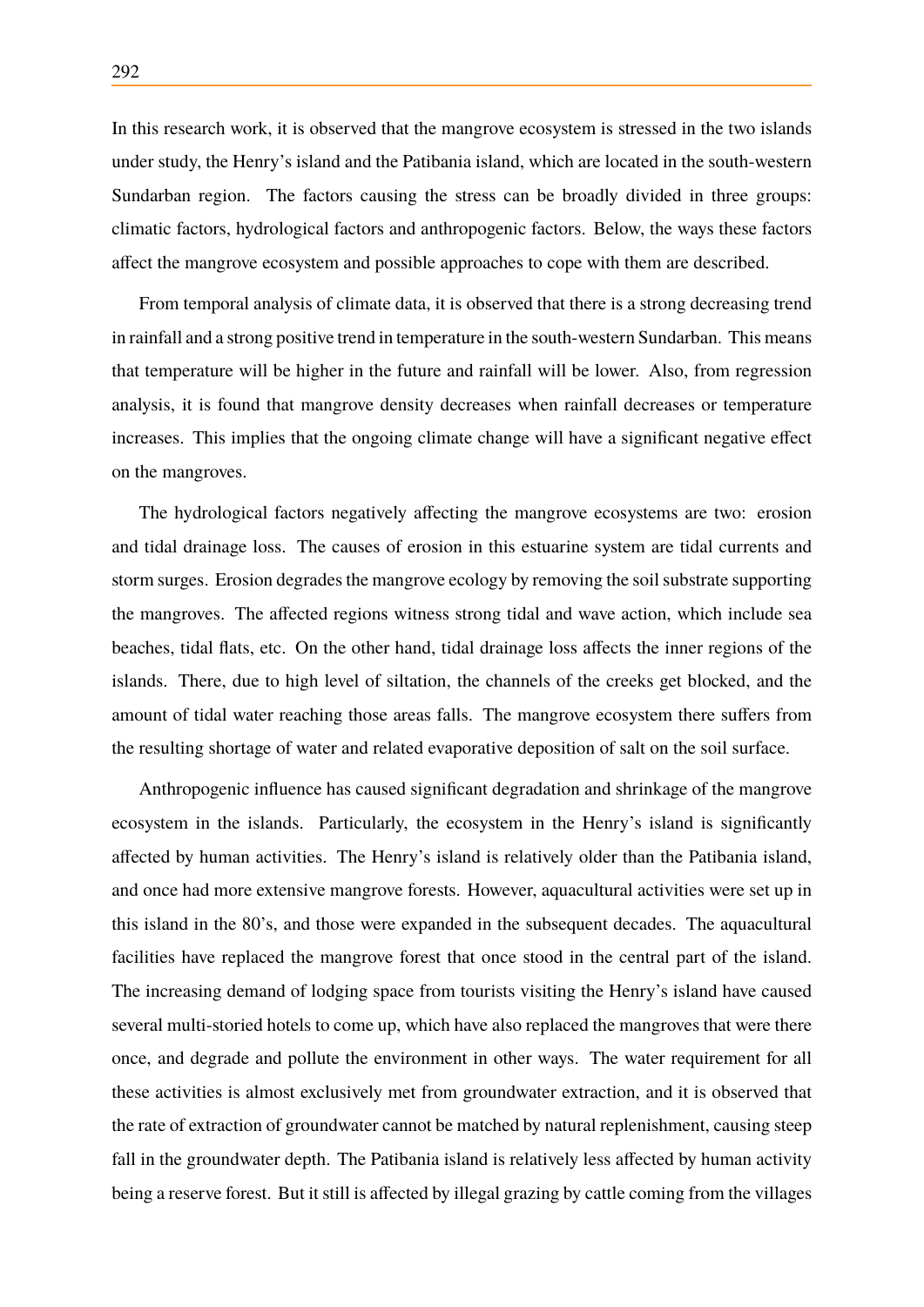next to it.

The climatic and hydrological factors negatively affecting the mangrove ecology in the islands cannot be controlled. Climate change cannot be influenced in a localized initiative, and the hydrological factors are natural processes. However, strategies can be developed to mitigate their effects. Some of the avenues through which the climatic and hydrological factors affect the mangrove ecologies affect the mangroves are closely related. For example, the declining rainfall and tidal drainage loss both hinder mangrove growth and proliferation through decreasing water availability. Rising temperature increases evapotranspiration, further reducing available water. The decline in water availability in turn aids in the salinization of soil.

One approach on face of declining water budget and associated salinization is planting high salinity tolerant species of mangroves, which can better cope with the changing conditions. However, there is also another way. It is seen in the analyses that the spatial distribution of the mangroves is not uniform, and mangroves are more likely to grow well if they are next to a creek supplying water. Both of the islands already have some man-made creeks, and their banks are favorable mangrove habitats. So, to save the mangrove ecologies from the harms of climate change and tidal drainage loss, more creeks may be dug strategically and intelligently to supply water to the mangroves in the inland areas. Creeks blocked by siltation may be cleared so that they may again be avenues of water influx in the islands.

Certain mangrove species grow relatively better in areas with relatively high tidal energy. For example, halophytic grasses growing in salt marshes grow dense web of roots, which hinder erosion in the region covered by them. Certain bigger mangrove species also grow dense networks of subsurface and aerial roots, which absorb and decrease the wave energy, preventing erosion of the soil trapped in the network of their roots. These mangrove species can also be planted to guard against soil erosion. In fact, in the Henry's island, some plantations are already established on top of the sand dunes behind the sea beach, with the aim to hinder erosion and to absorb some of the destructive energy of storms. Of course, physical structures can also be built up to impede erosion.

Only the anthropogenic damages can be controlled by proper formulation and implementation of regulations. The aquacultural activities in the Henry's island should be regulated, and its further expansion in mangrove areas should be prohibited. In the tourism sector, the emphasis should be on sustainable tourism, and with this aim, ecotourism should be promoted keeping a close look on the balance between the environment and human activities. Surface storage